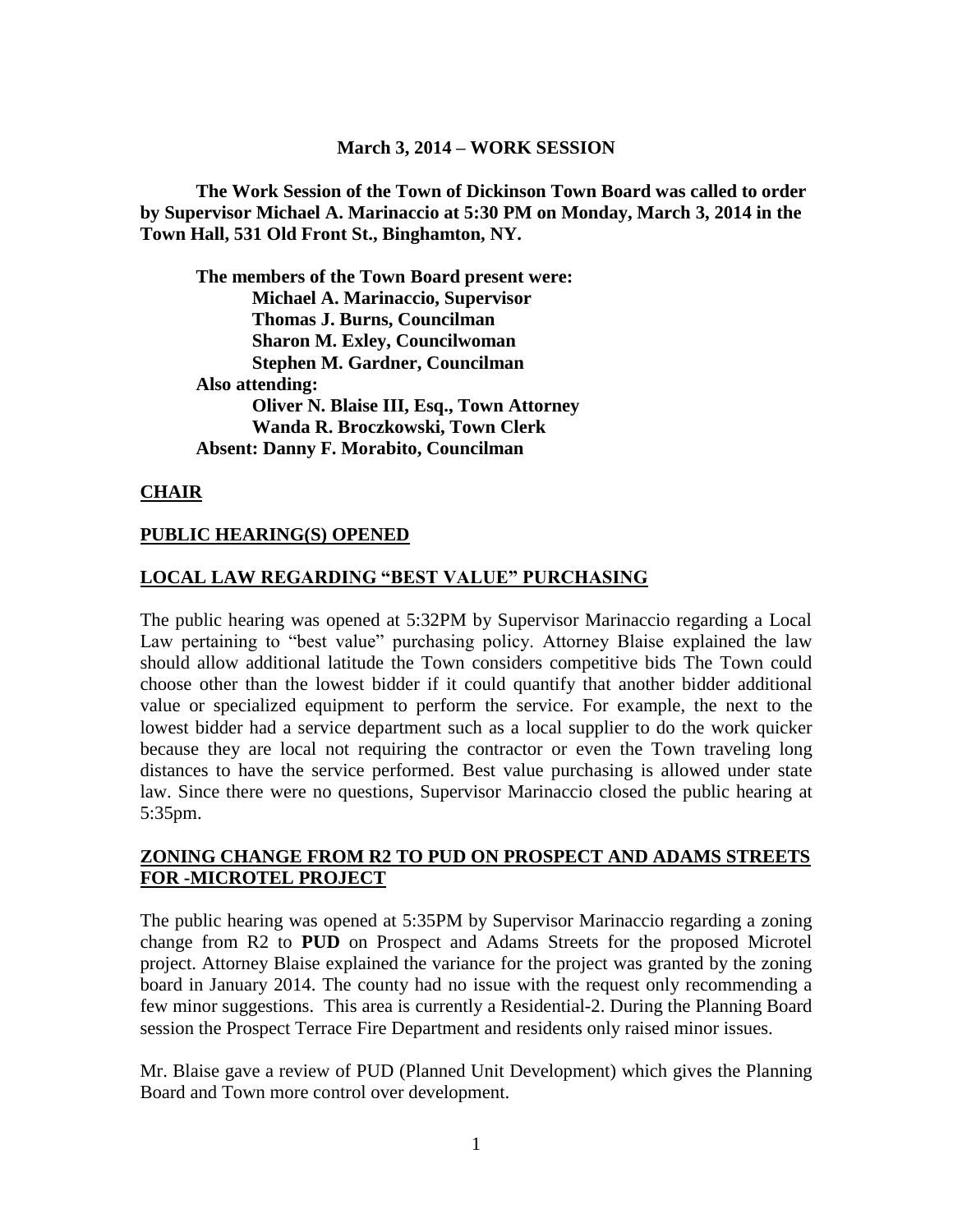The public hearing was opened up to public comments. Mr. Love was curious why PUD or not RM or Commercial zone was recommended? Mr. Blaise and Mr. Marinaccio explained that the PUD designation afforded more latitude to the Town and developer about the project. Definitions and restrictions could be tailored to the project, as opposed to the predetermined restrictions for an established zone. After a discussion Mr. Love stated he does not have any issues with this project. At this time, Mr. Lake, also expounded on the benefits of PUD can allow the planning board to work with them and to put on different requirements, more 'stringent' screening requirements.

The **PTFC (Prospect Terrace Fire Company)** had no concerns and was in favor of the project and it would be a major improvement over what is currently there. Councilman Burns inquired how far down does this PUD zone affect? It is only 2 lots on Adams Street. Supervisor Marinaccio closed the public hearing at 5:54pm.

## **JUDGE SLOCUM PASSED AWAY**

Supervisor Marinaccio informed us that Judge Annette Slocum passed away after a long illness on Sunday morning. A moment of silence will be held at the next meeting.

## **ATTORNEY**

## **SALE OF 34 & 36 N. BROOME STREET**

Attorney Blaise's stated the property should close any day, handled by his partner Kristen Luce at **Coughlin & Gerhart LLP**.

## **SALE OF 213 BEVIER STREET**

Attorney Blaise stated no additional offers were received by the Town since the hand written note. We will place a legal ad in the Press and Sun Bulletin come April with the hope of attracting further offers.

## **20 LINDA DRIVE RIGHT-OF-WAY**

Attorney Blaise reviewed the situation in regards to the Town waiving the right of way for the **20 Linda Drive parcel.** As it turns out after Mr. Blaise's office partner reviewed the parcel, the Town has no right-of-way and it appears to only be a paper street at issue. Instead, the adjoining properties have right-of-way and not the Town on this paper street. The owner, Mr. Graupman, would need the approval of the two neighbors who are in the Right-of- way situation and must negotiate with those two residents. Our only issue is the Towns ability to turn around for plowing and any road work. As previously stated, Public Works Commissioner Kie ensured the board there would be enough room to turn the snow plows around this area which is a paper street, only a dirt road. The matter is now closed and up to Mr. Graupman to confer with his neighbors.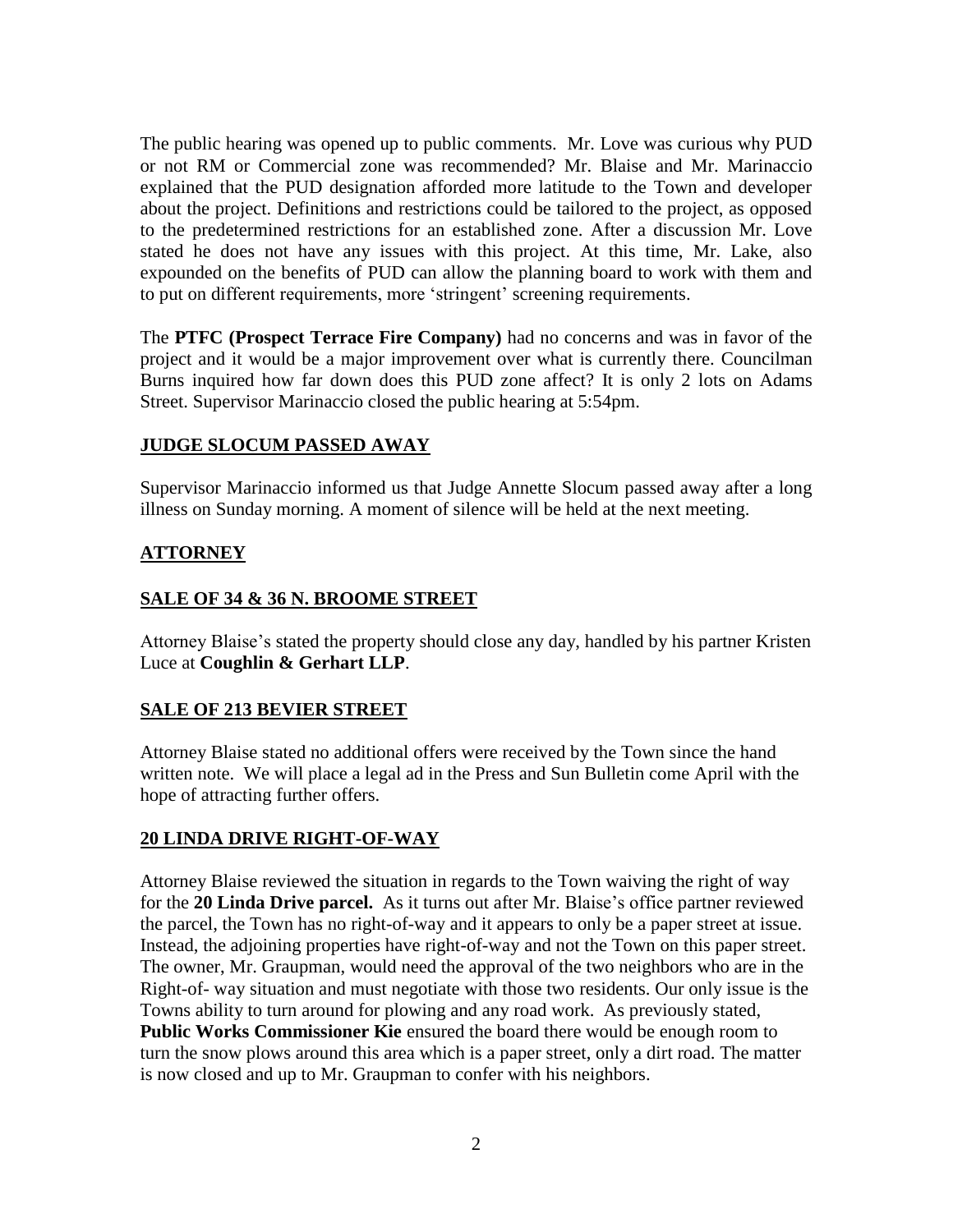# **PROSPECT TERRACE FIRE COMPANY TRUCK PURCHASE**

Attorney Blaise reviewed the status for the **Prospect Terrace Fire Company** to order a new truck. The old truck has been sold and Chief Jason Delanoy of **PTFC** stated delivery of the new truck is expected in May. Mr. Blaise explained the process of a bond being issued by the fire company for the new truck. Attorney Blaise will contact Mr. Delanoy in the next week.

## **EASEMENTS FOR GLENWOOD ROAD SPRING WATERLINE PROJECT**

Attorney Blaise reported back regarding the need for easements to be able to proceed with the Glenwood Road waterline project. Easements from **Broome Developmental** are required and Mr. Marchuska may own some of the parcels. We are obtaining licenses to get the work done.

Regarding this project, Supervisor Marinaccio stated per Senator Charles Schumer that there is some funding available as it is related to **Economic Development** to possibly to get us some monetary help. Hopefully this could assist us regarding the Phelps Street property project as well. Grant assist will be per Engineer for the Town Ron Lake.

## **PROPOSED LETTER REQUESTING REPRESENTATION FOR OUTSIDE USERS ON BJCSTP BOARD**

Attorney Blaise reviewed the proposal of appointing a representative from the Town as a point of contact on the BJCSTP Board. Towns such as Kirkwood, Conklin and others are following suit. We would need to send a letter to appoint person. Supervisor Marinaccio was explaining the outsider users have no representation at the plant. This is a good idea; the board will pass a resolution next week of 3/10/2014.

# **CHAIR**

## **SUNY BROOME SMOKING BAN**

Supervisor Marinaccio received a communication from **Debby Morello a Vice President of SUNY Broome College.** The Town has been working with the **SUNY Broome College** to resolve this problem coming up on 3 years. The college board of trustees is going to meet soon and considering a resolution to the problem. The Town Board is anxious to hear what their recommendation is.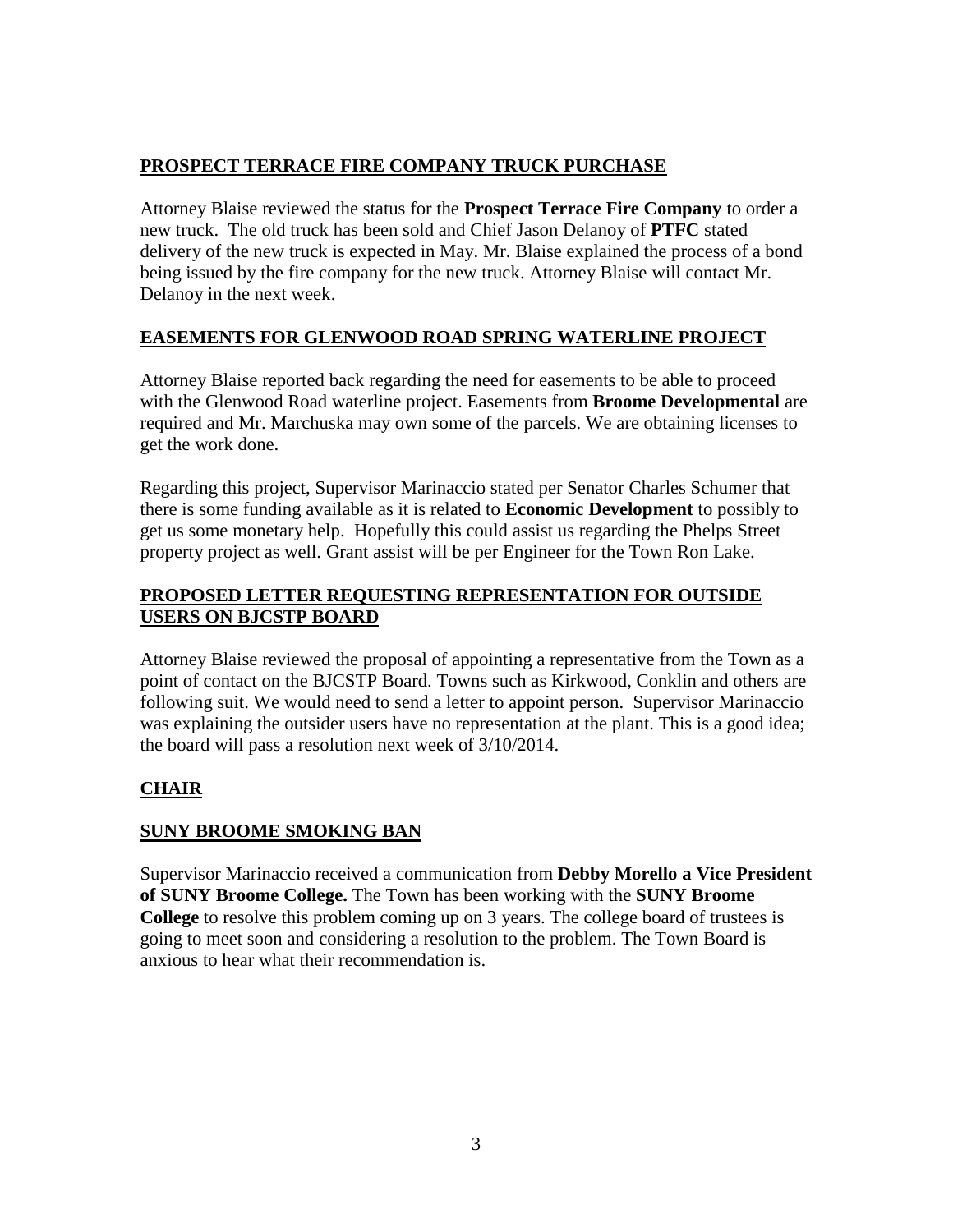## **SUNY BROOME COLOR RUN CONFIRMED**

Supervisor Marinaccio confirmed the **5K Color Run** scheduled at 9:00am, April  $6<sup>th</sup>$  on the **SUNY Broome College** campus has sold out at 5,500 participants. The question today is where will the 1,000 additional participants, coordinators and Volunteers Park? Right now they already have approached ARC, Northgate Plaza and Cornell Cooperative Extension to park on their properties.

## **CONSIDERATION OF WATER RATE INCREASE OR CAPITAL IMPROVEMENT**

A discussion was had regarding increasing the water rates in lieu of the proposed **Capital Improvement** Fund charge introduced at the February 10<sup>th</sup> meeting. Capital **Improvement** would eventually go away once the amount needed for repairs was met. Once a water rate is increased most likely it will not revert back. Supervisor Marinaccio felt the water rate could be reduced or be lowered. Attorney Blaise brought up case in point of the Town of Kirkwood's water benefit assessment schedule being complicated so they now are exploring ways to make their process simpler. The Engineer for the Town Lake reiterated to remove the **Capital Improvement** fee once the town reaches the required goal to cover the necessary repairs. No matter what, we owe it to the residents that it must be done, with safety in mind. If it is accomplished by bonding it would be for a period of 6 (six) years, spreading the burden. Many repairs have been made and more need to be taken care of in the future. The Town of Dickinson Water Department is hurting for funds.

## **BMTS MEETING**

Supervisor Marinaccio will attend the March 5<sup>th</sup> BMTS (**Broome Municipal Transportation Services)** meeting at the Broome County office building.

## **PUBLIC WORKS**

Public Works Commissioner Kie reported nothing new at this time.

## **CODE**

None.